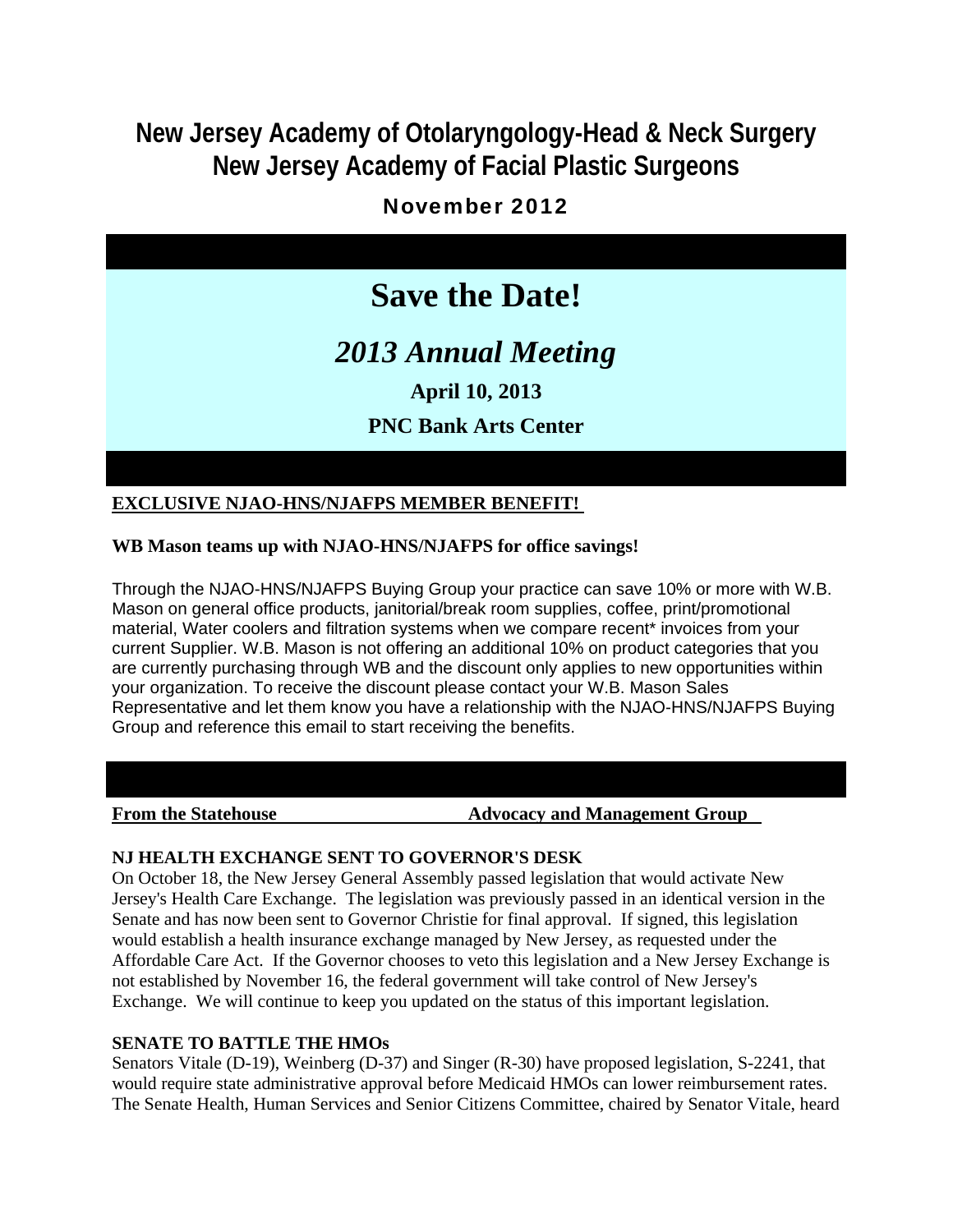testimony earlier this month on the effects of these cuts on the elderly, children with disabilities and others. This legislation was prompted by a sudden attempt by Horizon NJ health, one of the largest HMOs in New Jersey, to reduce Medicaid payments for home health care services. The bill has been reported out of the Senate Health, Human Services, and Senior Citizens Committee and onto the Senate Budget and Appropriations Committee. For more information on this legislation, visit: http://www.njspotlight.com/stories/12/10/15/bill-aims-to-block-hmo-cuts-in-reimbursements/

#### **Legal Report Kern Augustine Conroy & Schoppmann, PC**

Limited Liability Company Act Revised:A limited liability company (LLC) is a business entity that combines the limited liability of a corporation with the pass-through tax treatment of a partnership, making it an increasingly popular form of entity. The recently enacted Revised Uniform Limited Liability Company Act is the first major overhaul of the New Jersey LLC statute since its enactment in 1993. Significant changes include: 1) non-profits may now form as an LLC; 2) all LLCs will have a perpetual duration unless the operating agreement sets a specific duration; 3) an LLC operating agreement may now be oral or implied, in addition to the more traditional written form; 4) more detailed remedies are available to deal with deadlocks among members; 5) LLCs are now required to indemnify members and managers against liability for certain financial obligations of the LLC; 6) more detailed reasons are provided to support the issuance of a judicial decree for dissolution; and 7) the deadline for creditors to file a claim after receipt of a notice of dissolution is reduced from 6 months to 120 days. The new law is effective for LLCs formed on or after March 20, 2013. The existing LLC Act will continue to apply to an LLC formed prior to that date until March 1, 2014, at which point the prior LLC Act will be repealed. To read the revised Act, visit http://ow.ly/ewBCg.

Ruling Affects Companies Contracting for Professional Services: A recent NJ appeals court ruling will affect certain businesses that contract with physicians and hospitals to staff emergency rooms and other treatment facilities. In Monk v. Emergency Physician Assocs., the court reinstated a claim over a patient's death at a New Jersey hospital. The lower court had found that the allegedly negligent physician was an independent contractor rather than an employee of the company that staffed the hospital emergency room. The Appellate Division held that, despite efforts to categorize a physician as an "independent contractor," the physician will be considered to be an employee of the business, as the facts of the case demonstrated a high level of control over the physician and a sufficient economic interdependence between the physician and the business he serves, and held that the business can be vicariously liable for medical malpractice. It now appears likely that the Courts will consider any entity that has a contract to staff a department at a hospital, surgicenter or other medical facility to be the "employer" of the medical personnel supplied under the contract, despite efforts in the underlying contractual arrangements with the medical personnel characterizing them as "independent contractors."

First ATC Set to Dispense Medical Marijuana: The first Alternative Treatment Center (ATC) in New Jersey has been issued a permit by the Department of Health to dispense medicinal marijuana to qualified patients, over two and one-half years after the enabling law was enacted. Montclair officials recently granted a certificate of occupancy to Greenleaf Compassion Center, clearing the way for the Department to inspect the facility and grant its permit. Patients and caregivers will receive identification cards from the Medicinal Marijuana Program (MMP) and Greenleaf will contact patients to schedule an appointment in the order in which patients registered. Approximately 320 patients have either registered with the